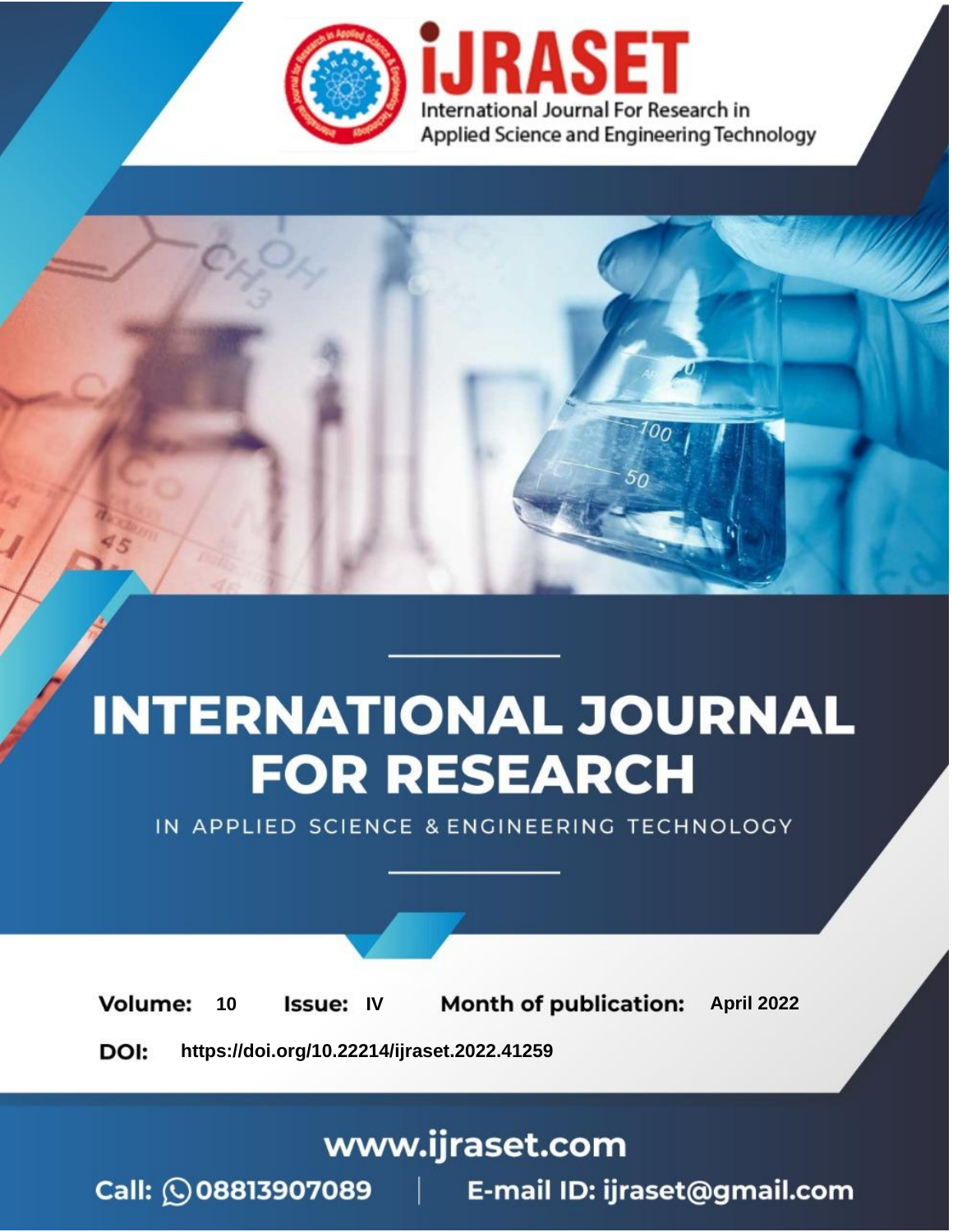

### **Review Paper on Design and Fabrication Emergency Braking System in Four-Wheeler**

A. N. Madne<sup>1</sup>, Ritik Bahoriya<sup>2</sup>, Dhanshree Deshmukh<sup>3</sup>, Pranav Soni<sup>4</sup>, Vinit Ashtankar<sup>5</sup>, Suraj Chavhan<sup>6</sup>, Devansh Tambade<sup>7</sup>

*<sup>1</sup>Praject Guide, 2,3,4,5,6,7Students, Dept. of Mechanical Engineering ,K.D.K. College of engineering , Nagpur, Maharastra, India*

*Abstract: Most people prefer to use cars and four-wheelers for efficient transportation. Vehicle technology is on the rise, especially in braking and detection systems.* 

*Vehicles equipped with modern braking technology are designed with a simple collision avoidance system, which will help to detect a possible collision and to apply the emergency brake to avoid it. Such technologies will reduce the number of accidents that cause the most serious damage, serious injury and even death. In this automatic braking system, there is a four-wheeled trolley in which sparse wheels are motorized for the drive wheel. The front wheels have been pivoted for the fasteners. The new friction brakes are designed for emergency braking.*

*The brakes are operated by a motorized mechanism, which is loaded with a spring. Driving is controlled remotely. Two sensors are used for the front and rare to avoid damaging the car when parking. The sensors used are of the capacitive type which can detect both metallic and non-metallic obstacles. Two sensor relays are also used to activate the brake motor when obstacles are detected either in the forward or reverse direction.*

#### **I. INTRODUCTION**

Driving is a mandatory activity for most people. People use their car to move from one place to another. The number of vehicles increases day by day. Today, accidents are increasing and uncertain. Accidents will happen every time and everywhere and will cause the worst damage, serious injury and even death.

These accidents are mainly caused by the driver's delay in applying the brake. This project is designed to develop a new system that can solve this problem where drivers cannot manually brake, but vehicles can automatically stop when obstacles are detected. This project is about a system that can control the braking system for safety. Using ultrasonic as the range sensor, its function is based on ultrasonic waves.

After transmitting by the transmitter, the wave can be reflected when an obstacle is detected, and then received by the receiver. The function of the braking circuit is to automatically slow down or stop the car after receiving the signal from the sensor.

#### **II. LITRATURE REVIEW**

Various attempts were made in the past to improve braking systems to achieve best accident prevention methods. The existing systems in current automobile industries and the novel approaches published in literatures were review. This approaches in preventing accidents is Honda"s idea of Anti-lock Braking System (ABS) which helps the rider get a hassle free braking experience in muddy and watery surfaces by applying a distributed braking and prevents sliding . Volvo"s new launch XC60 SUV will sport laser assisted braking which will be capable to sense a collision up to 50 km and apply brakes automatically. Existing Methods of Accident Preventions are:

#### *A. Pre-Sense Plus*

The version of the system (Pre-Sense Plus) works in 4 phases. In the 1phase, the system provides warning of an impending accident, while the dangerous warning lights are activated, the side windows and sunroof are not open and the front seat belts are tightned. In the second phase, the alert is followed by light braking, secure enough to win the driver's attention. The third phase initiates independent partial braking at a rate of 3 m/s<sup>2</sup>. The fourth phase decelerates the car at 5 m/s<sup>2</sup> followed by instinctive deceleration at full braking power, harshly half a second before projected impacted.ct the car's

#### *B. Pre-Sense Rear*

A second system, called (Pre-Sense Rear), is designed to reduce the consequences of rear-end collisions. The sunroof and windows are shut and seat belts are prepared for impact. The optional memory seats are moved in front to protect the car'ss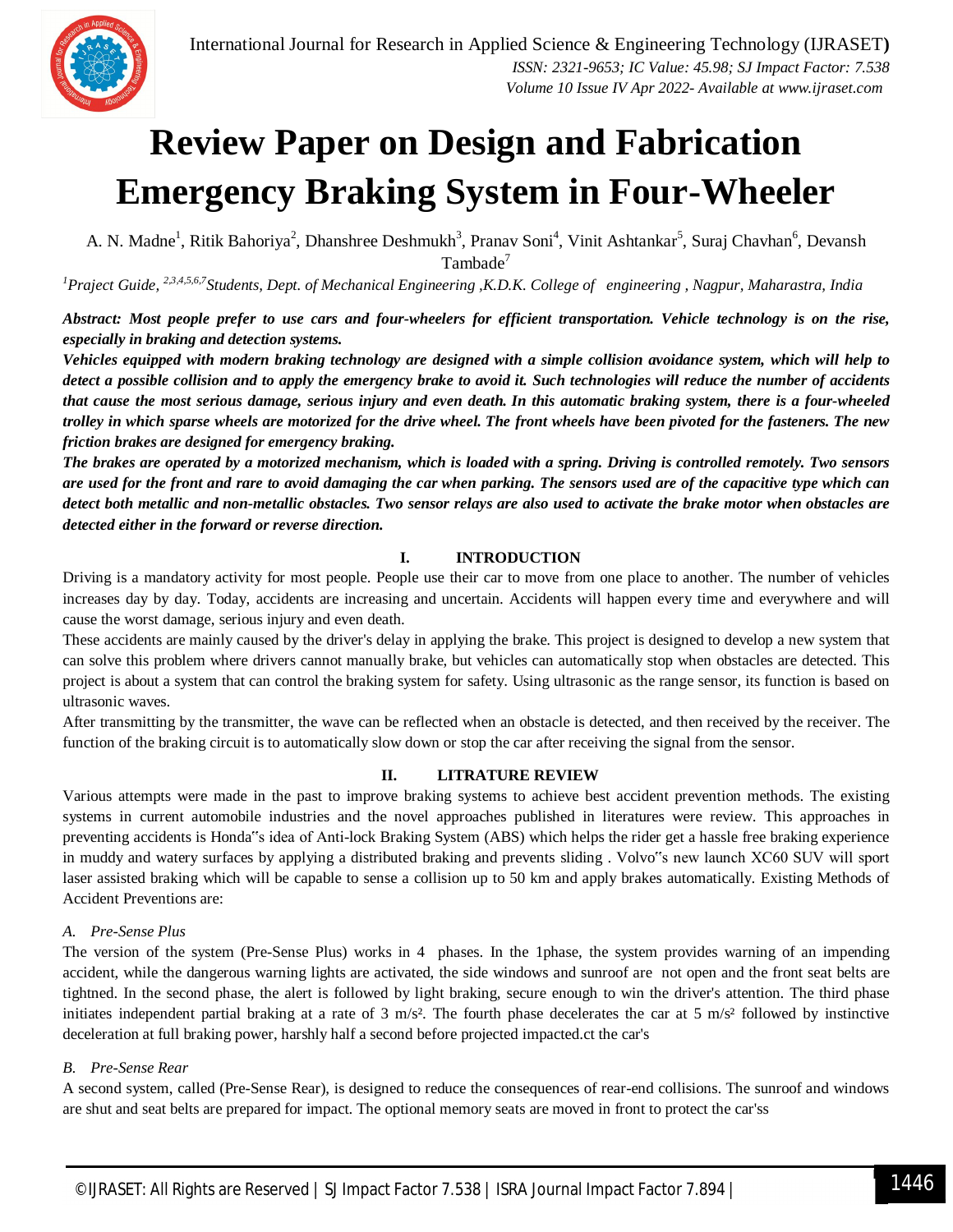

International Journal for Research in Applied Science & Engineering Technology (IJRASET**)**  *ISSN: 2321-9653; IC Value: 45.98; SJ Impact Factor: 7.538 Volume 10 Issue IV Apr 2022- Available at www.ijraset.com*

#### *C. Collision Warning with Brake*

Support Ford's Collision Warning with Brake Support was invented in 2009 on the Lincoln MKS and MKT and the Ford Taurus. This setup provides a warn through a Head Up Display that visually resets brake lamps. If the driver does not respond, the system pre-charges the brakes and impove the brake assist sensitivity to improve driver braking performance. Ford demonstrated its hurdels Avoidance technology relying on a combine of sensors, including a camera tucked at back of the rearview mirror, to scan the road for vehicles and pedestrians and steer away if the driver does not take any action.

#### **III. METHEDOLOGY**

In this automatic braking system, Rare wheels are four-wheeled motors for drive wheels. The front wheels are rotated to look at the machinery. New friction brakes are designed for emergency brakes. The brakes are operated by a spring-loaded motor. The car is controlled by remote control. Two sensors are used in the front of the car to avoid damage to the car when parking is rare. The sensors used are capacitive types that detect metal and non-metallic barriers. In addition, Two relays are used behind the sensors that activate the brake motor when sensing obstacles in the reverse direction.



#### **IV. CATIA DESIGN**

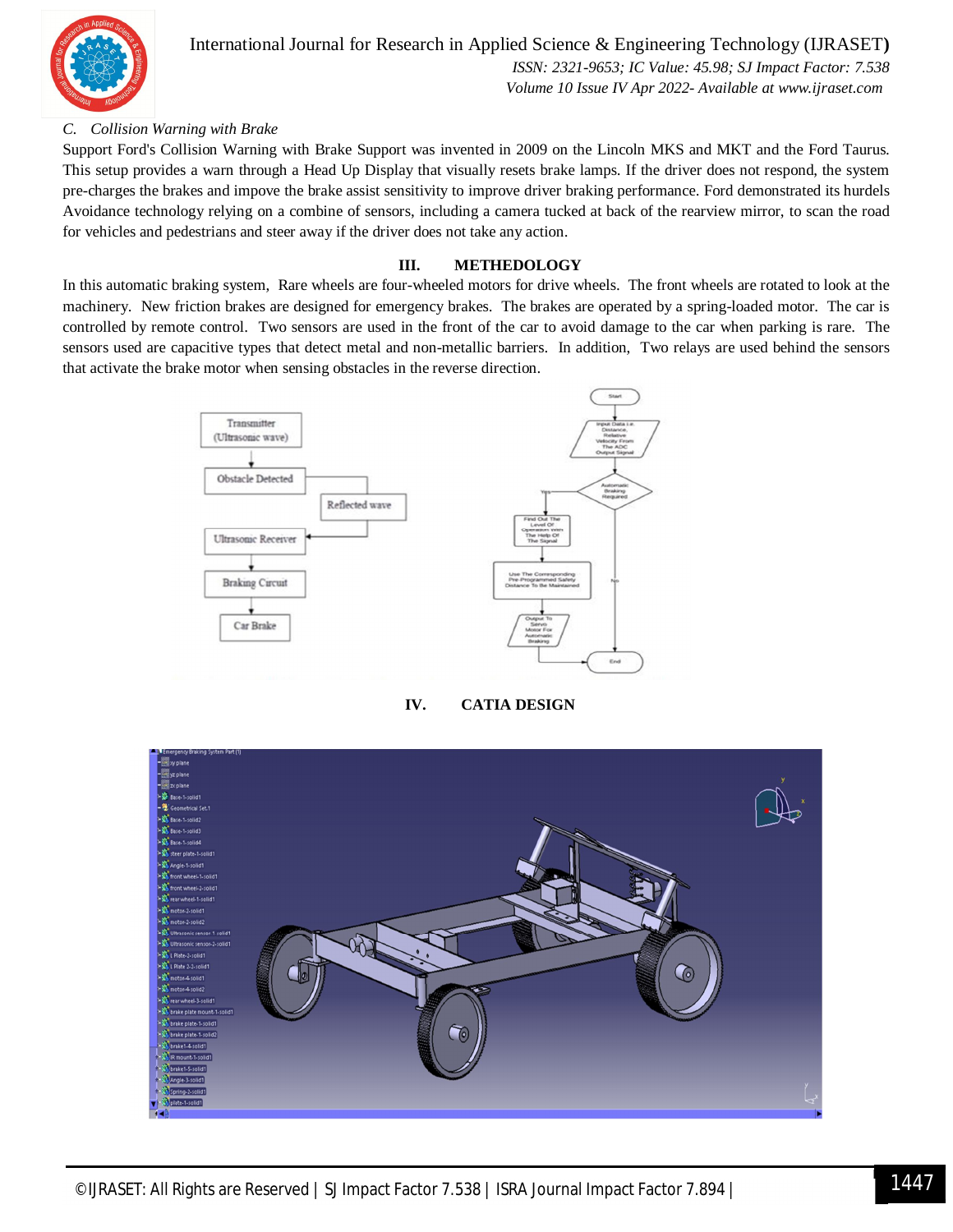

International Journal for Research in Applied Science & Engineering Technology (IJRASET**)**

 *ISSN: 2321-9653; IC Value: 45.98; SJ Impact Factor: 7.538 Volume 10 Issue IV Apr 2022- Available at www.ijraset.com*

#### **V. FUTURE SCOPE**

If we could reduce the braking disturbance of the brakes and assign an Intelligence Sensor that would trigger a response and trigger the alarm first. If it is closed at a distance, the brakes will be applied automatically and the vehicle will be stopped at a high level. Such distraction is a leading cause of death in traffic accidents. Therefore, by implementing this system, we can reduce the risk of accidents. By pulling the front seat in the opposite direction, the impact distance and direct impact time can be increased to reduce fatalities and increase vehicle safety, as well as add new features that appeal to car enthusiasts. Safety while traveling. The results of the demonstrations showed that the use of an energy-efficient seat system effectively reduced the collision speed and

significantly reduced it compared to conventional seat systems.

#### **VI. CONCLUSION**

The proposed program for automotive braking systems has many potential applications in developed countries, especially in the field of smart vehicles and intelligent highway research. This system can be used in four-wheel drive vehicles to reduce the number of road accidents.

 Automatic gravity control system; When combined with other subsystems, such as the intelligent braking system and the automatic cruise system, the system will be able to drive smart vehicles. In modern industry, it is necessary to handle carts and machinery as well as industries.

#### **REFERENCES**

TEXT BOOKS REFERED [1] ATMEGA 328 Data Sheets.

#### WEBSITES:

www.atmel.com www.beyondlogic.org www.wikipedia.org www.howstuffworks.com www.alldatasheets.com